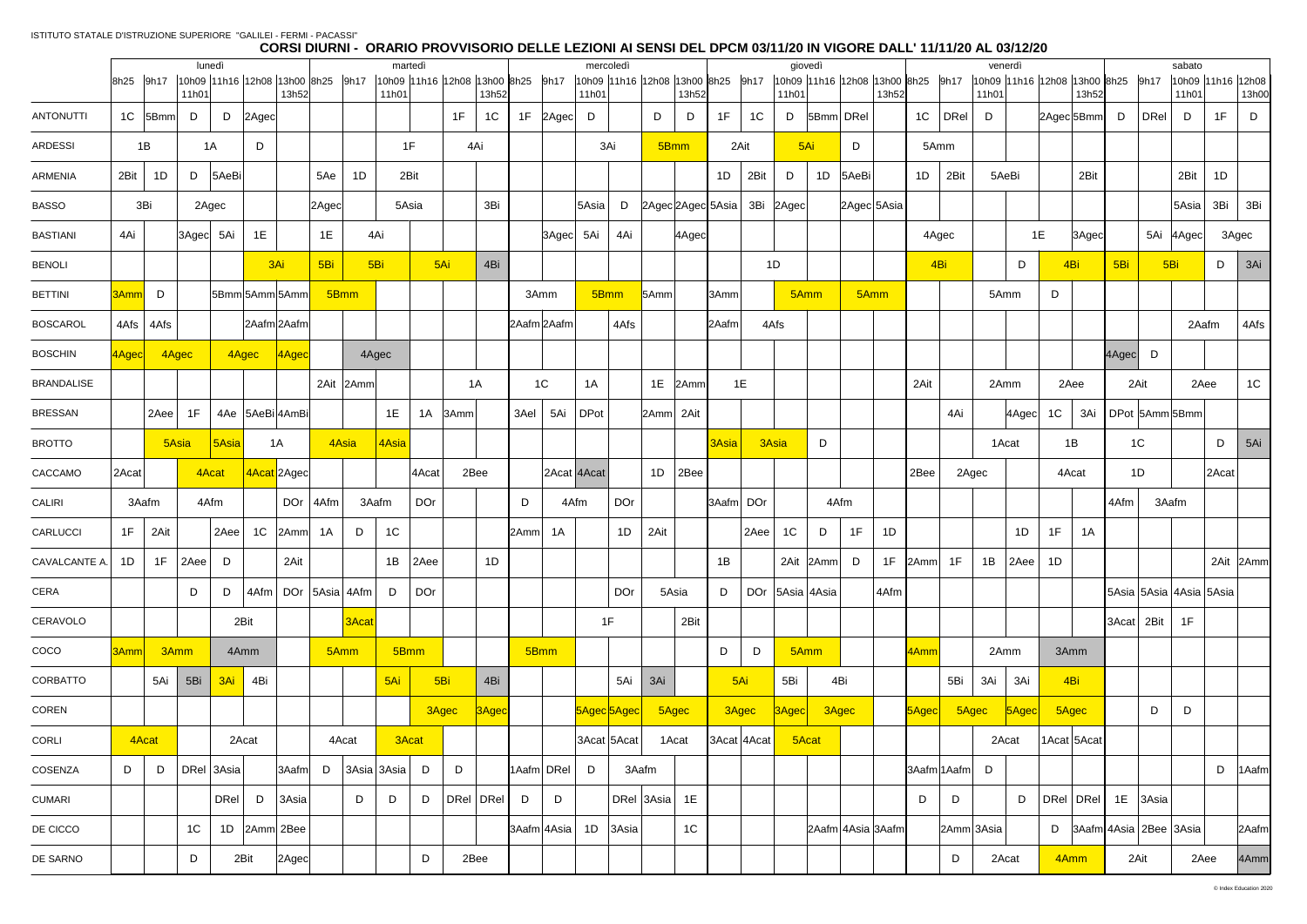|                    |              |                | lunedì |             |           |                                            |       |                    | martedì |                             |              |                                            |           |                | mercoledì                              |                              |       |                |                         |      | giovedì            |                |                                       |                   |             |       | venerdì    |           |                                       |       |            | sabato        |       |                            |
|--------------------|--------------|----------------|--------|-------------|-----------|--------------------------------------------|-------|--------------------|---------|-----------------------------|--------------|--------------------------------------------|-----------|----------------|----------------------------------------|------------------------------|-------|----------------|-------------------------|------|--------------------|----------------|---------------------------------------|-------------------|-------------|-------|------------|-----------|---------------------------------------|-------|------------|---------------|-------|----------------------------|
|                    | 9h17<br>8h25 |                | 11h01  |             |           | 10h09 11h16 12h08 13h00 8h25 9h17<br>13h52 |       |                    | 11h01   |                             |              | 10h09 11h16 12h08 13h00 8h25 9h17<br>13h52 |           |                | 10h09 11h16 12h08 13h00 8h25<br>11h01  |                              |       | 13h52          |                         | 9h17 | 11h01              |                | 10h09 11h16 12h08 13h00 8h25<br>13h52 |                   | 9h17        | 11h01 |            |           | 10h09 11h16 12h08 13h00 8h25<br>13h52 |       | 9h17       | 11h01         |       | 10h09 11h16 12h08<br>13h00 |
| DELL'ANDREA 2Aafm  |              | 5Asia          |        |             |           | 4Asia 1Aafm                                |       | 4Asia              |         |                             |              |                                            | 3Asia     |                | 4Asia 5Asia                            |                              |       |                |                         |      | 3Asia              |                | 5Asia 1Aafm<br>D                      | 3Asia             |             | 4Asia | 2Aafm      |           | 5Asia                                 |       |            |               |       |                            |
| <b>DESIDERIO</b>   |              |                |        |             |           |                                            |       | 3Ae                |         | D                           |              |                                            |           |                |                                        | 3AI                          |       |                |                         |      |                    |                |                                       |                   |             |       | 3AI        |           | 3AI                                   |       |            |               |       |                            |
| <b>DI FILIPPO</b>  |              |                |        | 5Asia       | D         | D                                          |       |                    | D       | <b>DRel</b>                 |              | 5Asia                                      |           |                |                                        |                              |       |                |                         |      |                    | D              | 5Asia 1Aafm                           |                   | 5Asia       |       | D          | D         |                                       | 1Aafm | D          | <b>DRel</b>   | D     | 5Asia                      |
| DI GIACOMO         |              |                | 3Ael   |             | 2Bee 2Aee | 5Ae                                        |       |                    | 1A      |                             | $5Ae$   2Aee | D                                          |           | $1A \mid 2Bee$ | D                                      |                              |       |                | 5Ae                     | 4Ae  | 3Ael               |                | 2Bee<br>1A                            |                   |             |       |            |           |                                       | 4Ae   |            | 3Ael          | 1A    | 2Aee                       |
| DONDA A.           |              |                |        |             |           |                                            | 5Bi   | 5Bi                |         | 4Afm 3Aafm                  |              |                                            |           | 3Bi            | D                                      |                              | D     | 5Bi            |                         |      |                    | 5Bi            | 3Bi<br>5Bi                            | 3Bi               |             |       | 3Aafm 4Afm | 5Bi       |                                       | 5Bi   | 5Bi        |               |       |                            |
| DONDA G.           | 5AeBi        |                | D      |             |           | 3Agec                                      |       | 2Agec              |         |                             | 4Ae          |                                            |           | 1D             | D                                      |                              | 2Aee  |                |                         |      |                    |                | 4Agec                                 |                   | 1E          |       | 1Aafm      |           |                                       |       |            |               |       |                            |
| <b>ERCOLINI</b>    |              | 2Bit           |        | 1F          | 2Bee      | 1D                                         | 2Bee  | D                  |         | 1D                          |              | 2Bit 2Acat                                 |           |                |                                        |                              |       |                | $2 \text{Agec}$         | D    | $ 2$ Acat $ $      | 1F             |                                       | 2Acat             | 1D          |       | 2Bit       |           | $2Bee$ 2Agec 2Agec 1F                 |       |            |               |       |                            |
| <b>FAGANEL</b>     | 4Amm 2Amm    |                |        | 4Amm        |           | 5Bmm3Amm                                   |       | 4Amm               |         |                             |              |                                            |           | 5Bmm           | D                                      | 4Amm                         |       |                |                         |      |                    |                |                                       |                   |             | 4Amm  |            |           | 3Amm                                  |       | 3Amm 4Amm  |               | 2Amm  |                            |
| <b>FAGGIOLI</b>    | D            | D              |        | 5Agec 3Agec |           |                                            | 5Agec | D                  |         |                             |              |                                            | 3Agec     |                | 4Agec 5Amm D                           |                              |       | D              | 4Agec                   | D    | 5Agec              | D              | D                                     |                   |             | 3Agec | D          |           | 4Agec 5Amm                            |       |            |               |       |                            |
| <b>FERRARI</b>     |              |                |        |             |           |                                            | 1B    | D                  |         | D                           |              | 4Afm  1Aafm <b> </b> DRel                  |           | - D            |                                        | 2Ait 4Afm                    |       | 1A             | 2Bit                    | D    | 1Aafm              |                |                                       | D                 | 1B          | 1A    | DRel       |           |                                       |       |            | 4Afm          | 2Bit  | 2Ait                       |
| <b>FRANCESCON</b>  |              |                |        |             |           |                                            |       |                    |         |                             |              |                                            | 1B        |                |                                        |                              |       |                |                         |      |                    |                |                                       |                   |             |       |            |           |                                       |       | 1B         |               |       |                            |
| <b>GAGGIOLI</b>    | 2Ait         | 1E             | 1D     |             |           |                                            |       |                    |         |                             |              |                                            |           | 1E             | 2Ait                                   |                              | 2Bit  | 5Ai            |                         |      | 1D                 | 1 <sup>C</sup> | 2Bit<br>2Ait                          | 2Bit              |             | 5Ai   |            |           |                                       |       | 1C         | 5Ai           | D     | 5Ai                        |
| <b>GALLON</b>      |              |                |        |             |           | 4Acat                                      | D     |                    |         | 3Acat                       |              | 3Acat                                      |           |                |                                        |                              |       |                |                         |      | 3Acat              |                |                                       |                   |             |       |            |           |                                       |       |            |               | 4Acat |                            |
| <b>GARRA</b>       |              |                |        |             |           |                                            |       |                    | 3Amm    | 2Agec                       |              | 1F                                         |           |                |                                        | $ 2A\text{sec} $ 1F $ 3Amm $ |       |                |                         |      |                    |                |                                       | $ 2 \text{Agec} $ |             | 3Amm  | 1F         |           |                                       |       |            | 3Amm 2Agec 1F |       |                            |
| <b>GEREON</b>      | 4Acat        |                | 4Acat  |             | 4Acat     |                                            |       | <b>3Acat 3Acat</b> | D       |                             |              |                                            | D         | D              | 4Acat                                  |                              |       |                |                         |      | 5Acat              |                | 5Acat                                 |                   |             |       |            |           |                                       | 5Acat |            | $ 5$ Acat     | 5Acat |                            |
| <b>GIORGI</b>      |              |                |        |             |           |                                            | 2Aafm |                    | 4Afm    |                             |              |                                            |           |                |                                        |                              |       | $D$ 2Aafm 4Afm |                         |      |                    |                |                                       |                   |             | 4Afm  | D          |           | 2Aafm                                 |       |            |               |       |                            |
| <b>GIUSTIZIERI</b> | 1Acat        |                |        |             |           | 5Acat 5Agec 5Agec                          |       |                    |         |                             |              |                                            |           |                | 3Acat 5Acat 4Acat 4Acat 2Acat 5Agec  D |                              |       |                |                         |      | 1Acat              |                | 2Acat                                 |                   | 2Acat       |       |            |           | 5Acat 3Acat 1Acat                     | 4Acat |            | 3Acat         |       | 2Acat                      |
| <b>GONANO</b>      |              |                | 4Asia  |             |           |                                            |       |                    | 4Asia   |                             |              |                                            |           |                |                                        |                              | 4Asia |                |                         |      |                    |                | 4Asia                                 |                   |             |       | 4Asia      |           |                                       |       |            |               |       |                            |
| <b>GRION</b>       | 3Ael         |                | 2Amm   |             | 4Ae       |                                            |       | 3AI                | D       |                             |              |                                            |           |                |                                        |                              |       |                |                         |      | 3Ael 2Amm 2Amm 4Ae |                | 4Ae                                   |                   | D           | 3Ae   | 4Ae        |           | 2Amm2Amm 3Ael                         |       |            | D             |       |                            |
| <b>INTINI</b>      | 3Asia        |                | D      |             |           |                                            |       |                    |         |                             |              | 3Asia 2Aafm                                | D         |                | DPcto DPcto D                          |                              | D     |                | 3Asia 2Aafm             |      |                    |                | DPcto DPcto DPcto                     | D                 | D           |       | DPcto      |           | 3Asia                                 |       |            |               |       |                            |
| <b>KLANISCEK</b>   |              |                |        |             | 3Afs      |                                            |       |                    |         | 4Afs 3Afs 5Asia 1Aafm 2Aafm |              |                                            |           |                | 4Afs   5Asia   2Aafm   1Aafm           |                              |       |                | 1Aafm                   |      |                    |                | $D$ 3Aafm 2Aafm 4Afs                  |                   |             | 2Aafm |            |           | 5Asia 1Aafm                           |       |            |               |       |                            |
| <b>LETTIG</b>      |              |                |        |             |           |                                            |       |                    |         |                             |              |                                            |           |                | $ 2 \text{Agec} $                      |                              | D     | 3Agec          | 3Agec                   |      |                    |                | 5Agec<br>$ 2 \text{Agec} $            |                   |             |       |            |           | 5Agec                                 |       | 5Agec2Agec |               |       |                            |
| <b>LICINIO</b>     | 2Amm         | 1 <sup>C</sup> | D      |             |           | $2$ Ait $2$ Aee                            |       |                    | 2Ait    | 1E                          |              | $1C$   2Amm                                |           |                |                                        |                              |       |                | 1A                      | D    | 2Aee               |                | 1E $ 2Amm $ 2Ait $ 2Aee $             |                   | 1A          |       |            |           |                                       |       |            | 1E            | 1C    | 1A                         |
| <b>LONGOBARDI</b>  |              |                |        |             |           | 1Acat 5Acat 3Acat 2Acat                    |       |                    |         | 5Acat   1Acat               |              |                                            | 2Acat 5Bi |                |                                        |                              |       |                | 1Acat 3Acat 4Acat 4Acat |      | 5Bi 4Acat 3Acat    |                | $ 1$ Acat                             | 5Bi               | 3Acat 5Acat |       |            | 2Acat     |                                       |       |            |               |       |                            |
| <b>LOPIS</b>       | 1A           |                |        |             |           | 1F                                         |       |                    |         |                             |              |                                            |           |                |                                        |                              |       |                |                         |      | 1F                 | 1A             | 1A                                    | 1F                |             |       |            | <b>1A</b> | 1F                                    | 1F    | 1A         |               |       |                            |
| LUGNANI            |              |                |        |             |           |                                            |       |                    |         |                             |              |                                            |           |                |                                        |                              |       |                |                         |      |                    |                |                                       |                   |             |       |            |           | DPot   DPot   DPot                    |       |            |               |       | DPot   DPot   DPot         |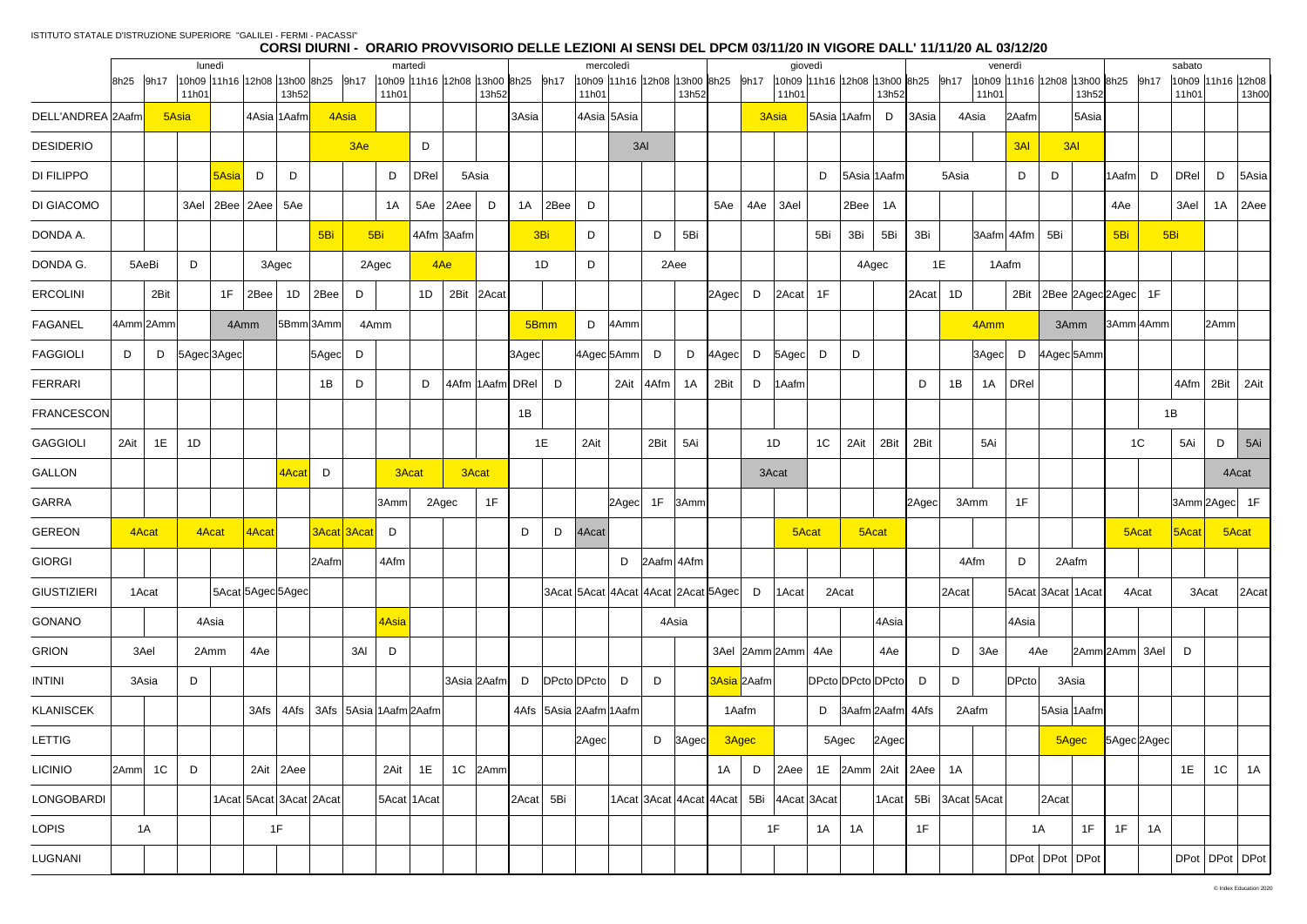|                    |                       |                   | lunedì         |           |                |         |                            | martedì |                                                                                      |                   |          |               | mercoledì                                                                    |              |      |               |       | giovedì           |                |                   |       |                                  | venerdì     |                                   |                |                 |                    | sabato                     |                |       |
|--------------------|-----------------------|-------------------|----------------|-----------|----------------|---------|----------------------------|---------|--------------------------------------------------------------------------------------|-------------------|----------|---------------|------------------------------------------------------------------------------|--------------|------|---------------|-------|-------------------|----------------|-------------------|-------|----------------------------------|-------------|-----------------------------------|----------------|-----------------|--------------------|----------------------------|----------------|-------|
|                    | 8h25 9h17             | 11h01             |                |           | 13h52          |         |                            | 11h01   | 10h09  11h16  12h08  13h00  8h25    9h17    10h09  11h16  12h08  13h00  8h25    9h17 | 13h52             |          | 11h01         | 10h09  11h16  12h08  13h00 8h25  9h17  10h09  11h16  12h08  13h00 8h25  9h17 | 13h52        |      |               | 11h01 |                   |                | 13h52             |       |                                  | 11h01       | 10h09 11h16 12h08 13h00 8h25 9h17 | 13h52          |                 |                    | 10h09 11h16 12h08<br>11h01 |                | 13h00 |
| <b>LUONGO</b>      |                       |                   |                |           |                |         | $2Aee$ $2Bee$              |         |                                                                                      |                   | 5Ae      | 5Ae           | 4Ae                                                                          |              |      | 5Ae           | 4Ae   |                   |                |                   |       | $2Aee$ $2Bee$ $4Ae$ $2Bee$ $4Ae$ |             |                                   | 5Ae            |                 | $5Ae$   2Aee   4Ae |                            |                |       |
| MANIACCO           | 4Bi                   | 4Ai               | 3Bi            | 1A        |                | 4Ai     | 3Bi                        |         |                                                                                      |                   |          | 4Bi           | 3Bi<br>3Bi                                                                   |              |      |               | 3Bi   | 1B                |                | 4Ai               |       | 4Bi                              |             |                                   | 1B             |                 |                    |                            |                |       |
| <b>MARINI</b>      |                       | U.T.              |                |           |                |         | U.T.                       |         |                                                                                      |                   |          | U.T.          |                                                                              |              |      |               | U.T.  |                   |                |                   |       | U.T.                             |             |                                   |                |                 |                    |                            |                |       |
| <b>MASCOLI</b>     |                       |                   |                |           |                |         | $2Aee$ 5Ae                 |         |                                                                                      |                   |          |               | $ 5Amm $ 2Bee $ 2Aee $ 1A                                                    |              | 2Bee | 1A            | 1A    | 2Aee              |                | 5Ae               | 5Ae   | 2Aee                             |             |                                   | $ 5Amm $ 2Bee  | 1A              |                    | 2Bee                       |                | 5Amm  |
| <b>MAZZIOTTI</b>   |                       |                   |                |           |                | 4Amm 1B |                            |         | 3Amm 2Amm 2Bit                                                                       |                   |          | 5Ai 2Amm 4Amm | 3Amm                                                                         | 1B           |      |               |       | 2Bit 3Amm 1B      |                | 4Amm 5Ai          |       |                                  | 2Bit        | 1B                                |                |                 |                    | 2Amm 5Ai 3Amm              |                |       |
| <b>MICCOLI</b>     |                       |                   |                |           |                |         |                            |         | 5Agec                                                                                | D                 | 4Ai l    | 4Ai 3Agec     | $ 3 \text{Agec} $                                                            | 4Ai          |      | D   5Agec   D |       |                   |                |                   |       |                                  |             | D 3Agec 3Agec 4Ai                 |                |                 | 4Ai                | $ 3 \text{Agec} $          | 5Agec          |       |
| MURAD. GALLAS 5Bmm |                       | 5Amm              |                | 3Amm      |                |         |                            | 5Amm    |                                                                                      | 5Bmm              |          |               |                                                                              |              |      | 5Amm          |       | 4Amm              | 3Amm           |                   |       | 4Amm 5Bmm                        |             |                                   |                |                 |                    | 5Amm 3Amm 4Amm 4Amm        |                |       |
| MUSSA IVALDI       | $2 \text{Agec}$ 2Acat | 1E                |                | D         | 2Bit           | 2Bit    | 1A                         |         | 1C 2Acat                                                                             |                   |          |               |                                                                              |              |      |               |       | $ 2 \text{Agec} $ | 1 <sup>C</sup> | 1E                | 1A    |                                  |             | 1E 2Agec 2Bit                     | 1 <sup>C</sup> | $ 2$ Acat $ $ D |                    | 1A                         |                |       |
| ORZAN              |                       |                   |                |           |                |         |                            |         | 2Bee 2Aafm 1Acat                                                                     |                   |          |               |                                                                              |              | D    | 2Bee          |       |                   |                |                   |       |                                  |             |                                   |                |                 | 2Aafm 1Acat        |                            | 1Acat 2Bee     |       |
| PALLAVICINI        |                       | 4Ai               | 2Ait           | 1D        | 3Bi            | 1D      | 3Ai                        |         | 4Bi<br>3Bi                                                                           | 2Ait              |          |               |                                                                              |              |      |               |       |                   | 3Ai            | 4Bi               | 4Ai   | 3Bi                              | 1D          | 2Ait<br>3Ai                       |                | 4Bi             | 3Ai                | 1D                         | 4Ai            |       |
| <b>PANGOS</b>      |                       | 1B<br>D           | D              | 2Bee 2Aee |                |         |                            |         | 1D<br>2Bit                                                                           | $ 2$ Acat         |          |               |                                                                              |              |      |               |       | 1E                | 2Amm 2Ait      |                   |       |                                  |             |                                   |                | 2Agec∣          | 1F                 | $ 1$ Acat $ $              | 1 <sup>C</sup> | 1A    |
| PELLEGRINI         |                       |                   |                |           |                | 3Acat   |                            |         |                                                                                      |                   |          |               |                                                                              |              |      |               |       |                   |                | 3Acat 3Acat       |       |                                  |             |                                   |                |                 |                    |                            |                |       |
| PERILLO            |                       | 2Ait              | 1 <sup>C</sup> |           | 1 <sup>C</sup> |         | 3Amm                       |         | 2Ait                                                                                 | $ 3Amm $ 2Ait     |          | 2Ait          | 1C                                                                           |              | 1C   |               | 3Amm  |                   |                | 3Amm              |       | 1 <sup>C</sup>                   |             | $ 3Amm $ 2Ait $ $                 | 2Ait           |                 |                    |                            |                |       |
| PERRICONE          |                       |                   |                |           |                |         |                            |         |                                                                                      | 5Acat             |          |               |                                                                              |              |      |               |       |                   |                |                   |       | 4Acat                            |             | 5Acat                             |                |                 | 5Acat              | 4Acat                      | 4Acat          |       |
| PESCE              |                       |                   |                |           |                |         |                            |         |                                                                                      |                   |          |               | 3Agec 4Agec                                                                  |              |      |               |       |                   |                |                   |       |                                  |             |                                   |                | 3Agec           |                    |                            | 4Agec          |       |
| PETERIN            |                       | 3Ai               |                |           | 4Ae            | 4Ae     | 4Ae                        |         | 3Ae                                                                                  | 3AI               |          |               |                                                                              |              |      |               |       | 3AI               |                |                   |       | 3AI                              |             |                                   | 3Ae            | 3Ae             |                    | 3Ai                        | 4Ae            |       |
| PETTARIN           |                       |                   |                |           |                |         | 3Ae                        |         | 4Ai                                                                                  | 5Ae               |          |               | 5Ae                                                                          |              |      | 4Ai           |       | 5Ae               |                | 3Ae               |       |                                  |             |                                   |                |                 |                    | 5Ae                        |                | 4Ai   |
| POPAZZI            |                       |                   |                |           |                |         |                            |         | 1B                                                                                   | 1E                |          |               |                                                                              |              |      | 1B            |       | 1Acat             | 1E             | 1B                |       |                                  |             |                                   |                | 1Acat           | 1E                 | D                          |                | 1Acat |
| PORTELLI           |                       | 1B                | $ 1A$ afm      |           | 1Acat          |         |                            |         |                                                                                      |                   | $1$ Acat | 1B<br>1Aafm   |                                                                              |              |      |               |       |                   |                |                   |       |                                  |             |                                   |                |                 |                    | 1Acat                      | D              | 1B    |
| <b>PRENCIS</b>     |                       | 5Ae               | D              | 3Bi       | 3AI            | 3AI     | 5Ae                        | 4Bi     | 3AI<br>5Ae                                                                           |                   |          | 4Bi           | 3AI                                                                          |              |      |               |       |                   |                |                   |       |                                  |             | 3AI                               | 3Bi            | 3AI             |                    | 4Bi                        | $5Ae$ 5Ae      |       |
| <b>PUNTIN</b>      | 5Amm                  | 4AmBi             |                | 1B        | 1B             |         |                            |         | 1B $ 4AmBi $                                                                         | D                 | 5Amm     |               | 1B                                                                           | 4AmBi 5Amm   |      | 4AmBi         | 1B    |                   |                |                   |       |                                  |             |                                   |                | 1B              | D                  | 5Amm 5Amm                  |                |       |
| QUALA              |                       | $ 5$ Acat         | 3Acat          |           | 4Acat          |         |                            |         | 4Acat 5Acat                                                                          | 3Acat             |          | 5Acat         | 3Acat 5Acat                                                                  |              |      |               | 3Acat |                   |                | 5Acat             |       |                                  |             |                                   |                |                 |                    | 3Acat 5Acat                | 5Acat          |       |
| QUALI              |                       | 5Acat 5Acat 2Acat |                |           |                |         | 5Acat 2Acat                |         |                                                                                      |                   |          | 4Acat         | 2Acat 2Acat 5Acat                                                            |              |      | 2Acat         | D     |                   | 4Acat 4Acat    |                   |       | 5Acat                            | 4Acat 4Acat |                                   | 2Acat          |                 |                    |                            |                |       |
| RIZZI              |                       | 1Aafm<br> 5Bmm    |                |           |                |         | 1Aafm                      |         | 3Afs  1Aafm  3Afs                                                                    |                   |          | 3Afs          |                                                                              | $D$   1 Aafm |      |               |       |                   |                |                   | 1Aafm | D                                |             | 5Bmm 3Afs 5Bmm                    |                |                 | 3Afs 1Aafml        |                            | 5Bmm           |       |
| <b>ROVIELLO</b>    | 4Agec                 | 4Agec             | 5Agec          |           | 4Agec          |         | 5Agec 5Agec <mark> </mark> |         | 3Agec                                                                                | 3A <sub>geo</sub> |          | 4Agec         | <mark>5Agec</mark>                                                           |              |      |               |       |                   |                |                   |       | 5Agec3Agec4Agec5Agec             |             |                                   |                |                 |                    | 4Agec4Agec5Agec5Agec       |                |       |
| <b>RUBINACCIO</b>  |                       | 2Aee 2Agec        | 3Aafm 1Acat    |           | D              | D       | DRel 2Acat                 |         |                                                                                      |                   | 2Agec 1F |               |                                                                              |              | 2Aee |               | 3Aafm |                   | D              | $ 2$ Acat 1Acat D |       |                                  | 1F          | 3Aafm D                           |                |                 |                    |                            |                |       |
|                    |                       |                   |                |           |                |         |                            |         |                                                                                      |                   |          |               |                                                                              |              |      |               |       |                   |                |                   |       |                                  |             |                                   |                |                 |                    |                            |                |       |